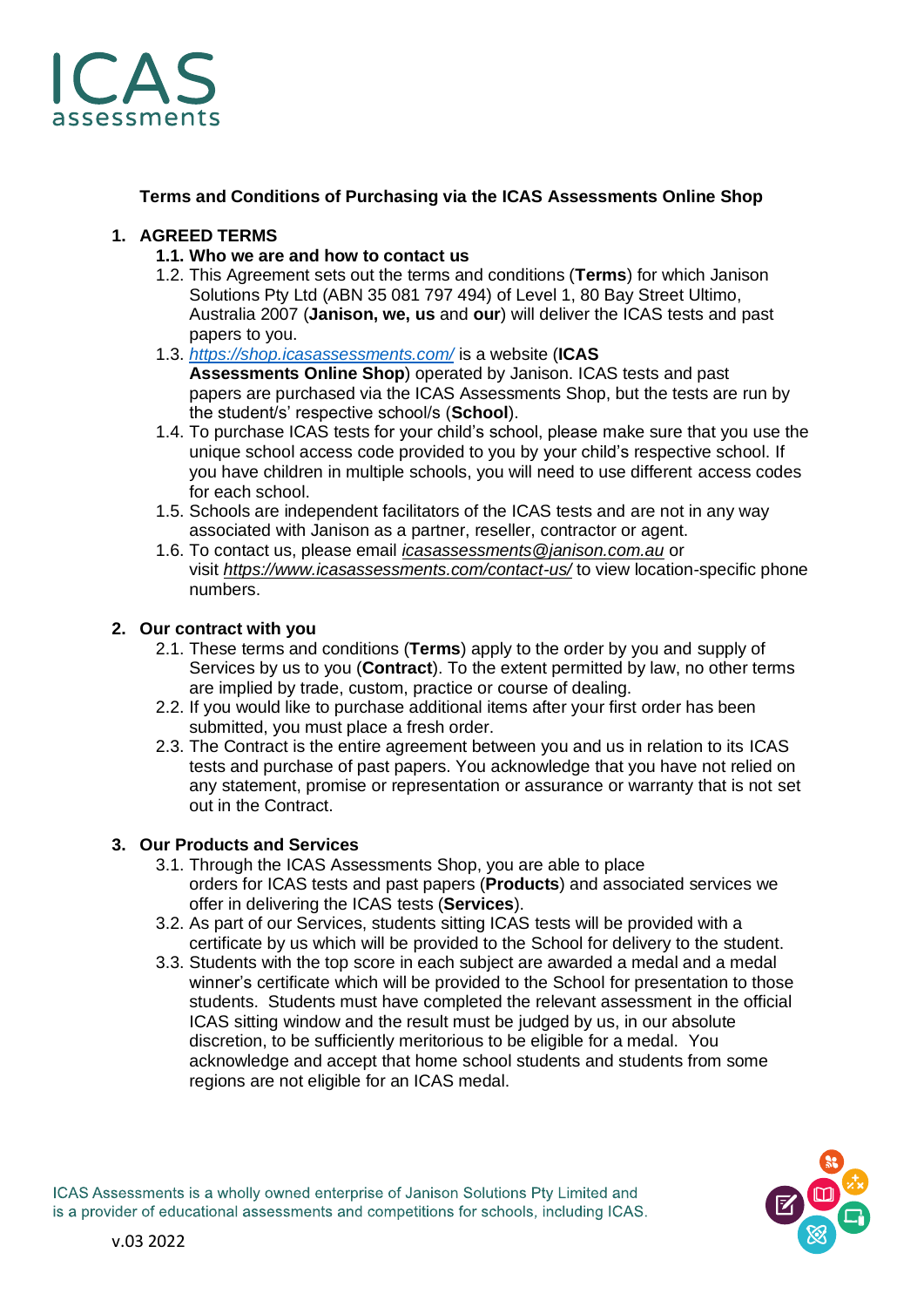

## **4. Placing an Order and Acceptance**

- 4.1. Please follow the onscreen prompts to place an order. When placing an order for the ICAS tests please use the unique school code provided to you by the student's school. Each order is an offer by you to buy the goods specified in the order subject to these Terms.
- 4.2. Our order process allows you to check and amend any errors before submitting your order to us. Please check the order carefully before confirming it. You are responsible for ensuring that your order is complete and accurate.
- 4.3. Our acceptance of your order takes place when we send an email to you to accept it (**Order Confirmation**), at which point and on which date (**Commencement Date**) the Contract between you and us will come into existence. The Contract will relate only to those Services confirmed in the Order Confirmation.
- 4.4. If we are unable to supply you with the Services for any reason, we will inform you of this by email and we will not process your order. If you have already paid for the Services, we will refund you the full amount.

# **5. Fees and Charges**

- 5.1. The Charges for our Products and Services are the prices shown on our ICAS Assessments Shop for your order item/s and, in Australia, are inclusive of Goods and Services Tax (**GST**).
- 5.2. In other locations where GST is payable in respect of some or all of the Services, you must pay us such additional amounts in respect of GST, at the applicable rate, at the same time as you pay the Charges.
- 5.3. By making a purchase, you agree that you have carefully considered the Charges and have accepted them.
- 5.4. If you wish to order additional products or Services from our website after we accept your order, and we agree to such change, we will modify the Charges accordingly.
- 5.5. Janison retains the right to change our prices on the Website without notice.

## **6. Payment Method**

- 6.1. When purchasing ICAS Assessments Products and Services, payment must be received in advance of the Products and Services being provided to you.
- 6.2. You can pay for the Products/Services via the ICAS Assessments Shop using either a Visa or Mastercard.
- 6.3. Once you have made a payment, an electronic invoice will be sent to you by email, via the email address you nominated when finalising the purchase. It is your responsibility to ensure that you have entered this email address in correctly.

## **7. Cancellation by Us**

- 7.1. There are two circumstances in which your order may be cancelled by us:
- 7.2. where the relevant product is not available or is no longer available; or
- 7.3. there is an error in the price or description of the product listed.
- 7.4. If your order is cancelled, we will try to provide you with a reasonable period of notice, and a refund will be issued to you.

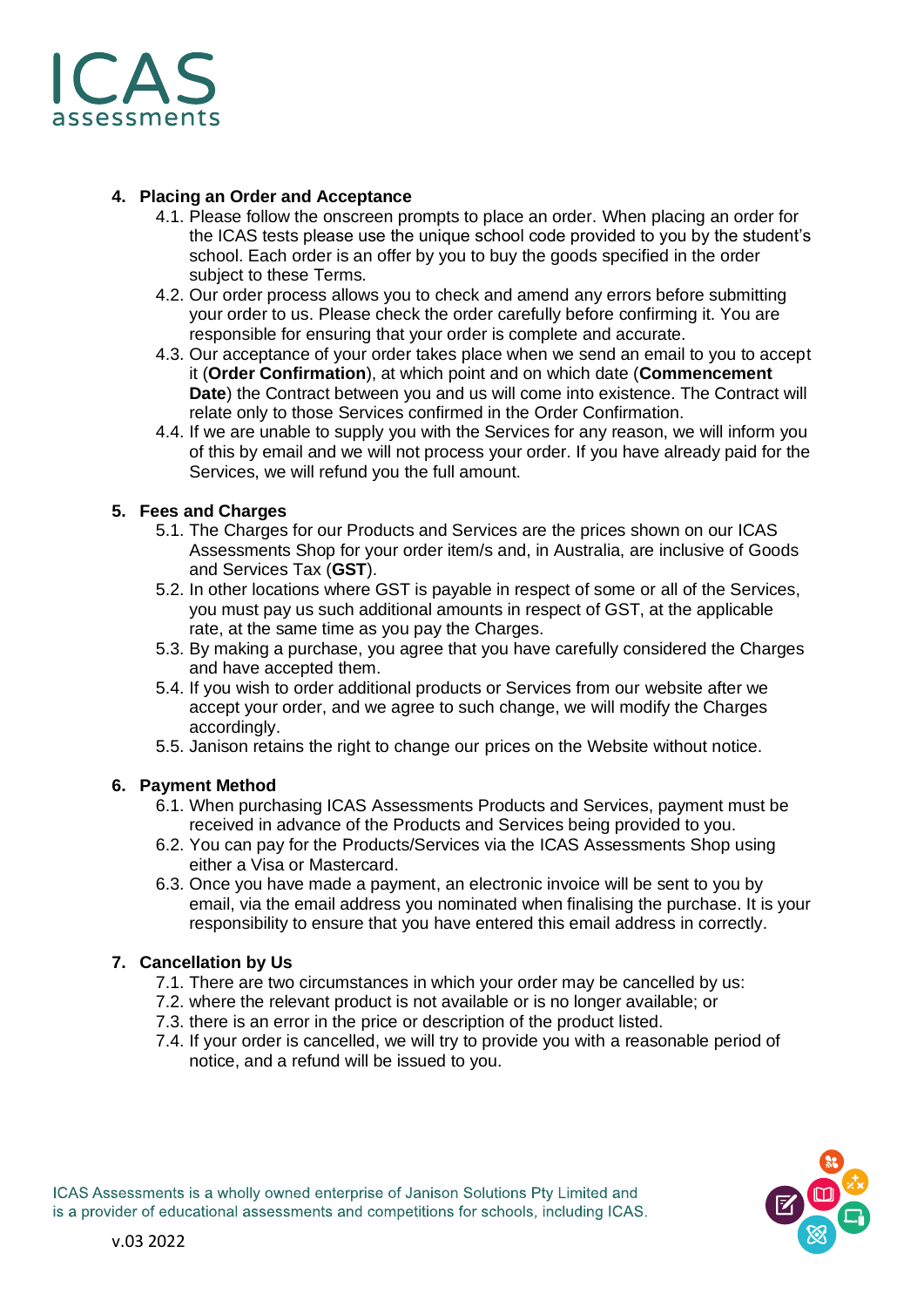

## **8. Cancelling your order and obtaining a refund** 8.1. **Refunds for ICAS tests:**

- 8.1.1. A request for refund may be made either by emailing us or completing the refund request form. In the request for refund form, you may select your preference for either:
	- i).a full or partial refund; or
	- ii) a refund by way of a credit note for ICAS tests.
- 8.1.2. Janison will, generally, not provide a refund or replacement in the following circumstances:
- 8.1.3. where a Service or Product has been purchased and you have changed your mind about the purchase;
- 8.1.4. where the student's School has decided not to run the ICAS tests other than because of an Event Outside Our Control under Clause 14 (in which case you must raise the issue with the School);
- 8.1.5. where the student's School has moved a test date to a new date to accommodate an unforeseeable event, and it remains possible for your child to sit the test on the new date; or
- 8.1.6. where you have made an error in your purchase due to a misrepresentation made by your School in their communication with you.
- 8.2. A refund will be accepted if there has been a breach of any implied consumer guarantee, condition, or warranty under the Australian Consumer Law.
- 8.3. Notwithstanding Clause 8.1.1, if a request for refund is submitted, it is up to Janison to determine whether a refund or a credit note should be provided to you. It is up to Janison to determine whether your request should be granted.
- 8.4. If a credit note is issued, the credit may be applied to any future orders through our website for a period of 12 months from the original date of purchase.
- 8.5. A request for refund under Clause 8.1 must be made no later than 7 days after the end of the Sitting Period for that subject. The Sitting Period is the period of time in which test sittings are allowed for each subject, and are listed on site: [https://www.icasassessments.com.](https://www.icasassessments.com/)

## 8.6. **Refunds for ICAS past papers:**

Except where the consumer guarantees apply, refunds for past papers will generally not be accepted as the product is a digital file.

## **9. Communication**

- 9.1. All our communication with you, including where notice is provided in relation to these Terms, will be done through the contact details nominated by you in the course of your purchase.
- 9.2. Should you wish to change your contact details, please contact us using the instructions in clause 1 – *Who we are and how to contact us*.
- 9.3. All our communication with you, including where notice is provided in relation to these Terms, will be done through the email address nominated by you upon registration.
- 9.4. Once you make purchases at the ICAS Assessments Online Shop, Janison may email or otherwise contact you from time to time in order to:

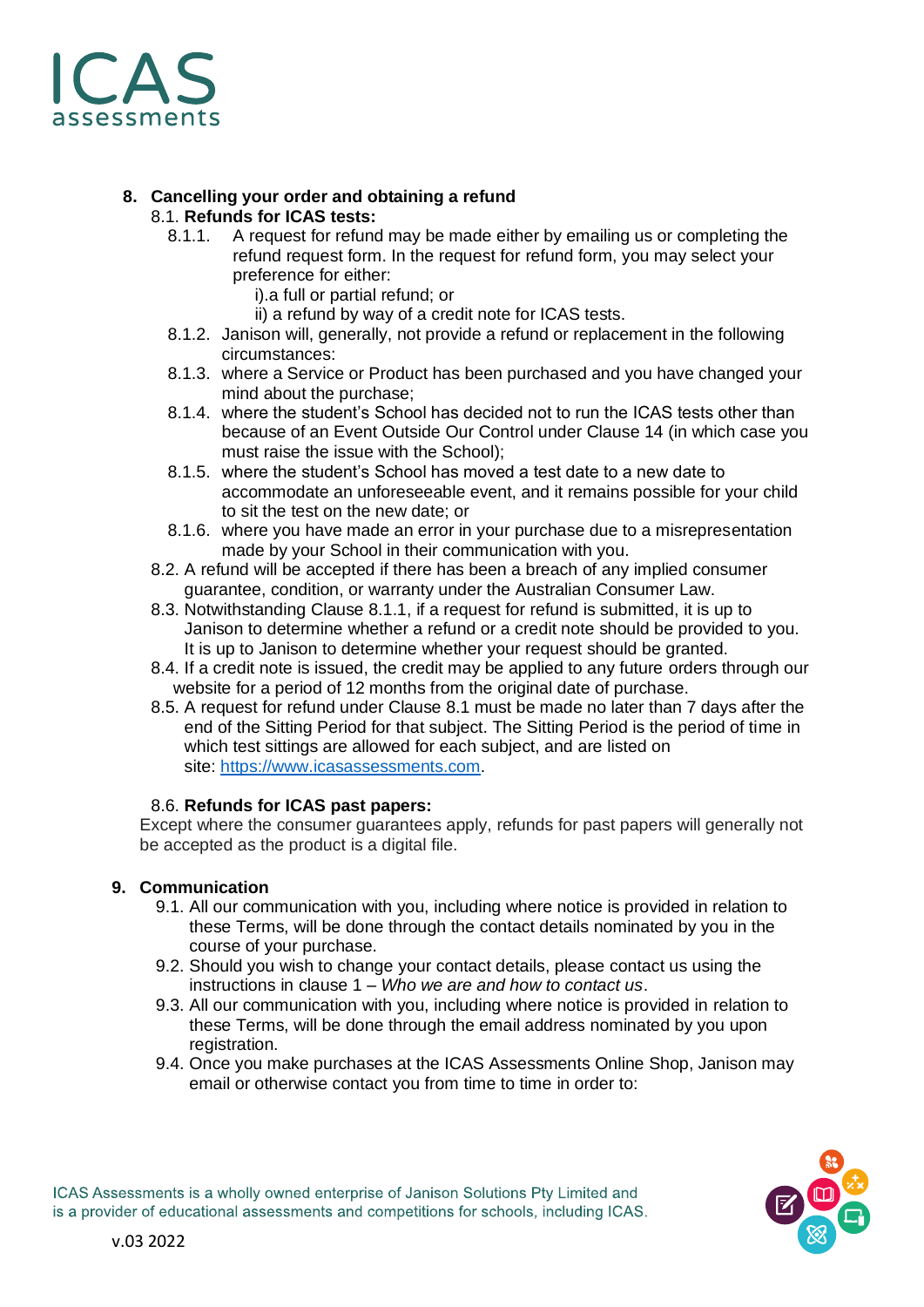

- 9.4.1. share information about ICAS and other Janison products and services; and
- 9.4.2. invite you to participate in research, marketing and promotional activities undertaken by Janison for its ICAS Assessments product or other Janison products and services.
- 9.5. You may opt out of receiving the communications referred to in clause 9.4 at any time by contacting us on [icasassessments@janison.com.au](mailto:icasassessments@janison.com.au) or, in the case of electronic messages, using the unsubscribe facility included in the message.

# **10. Your obligations**

- 10.1.It is your responsibility to ensure that:
	- 10.1.1. the terms of your order are complete and accurate;
	- 10.1.2. you cooperate with us in all matters relating to provision of the Products or Services.
- 10.2.If the student sitting the ICAS test requires any special provisions, you must submit an Accessibility Options Enquiry to us through the student's school no later than 10 weeks prior to the start of the test window. Janison will do our best to meet any request for special accessibility arrangements but is unable to guarantee that they can be provided.

## **11. Intellectual property rights**

- 11.1.All intellectual property rights in or arising out of or in connection with the Products and Services remain our property exclusively.
- 11.2.You must not make copies, sell, lend, borrow, upload, or distribute any of the tests or past papers, unless you have obtained prior written authorisation from us. A breach of this clause will expose you to the risk of litigation, which may result in an order for payment of damages and costs.
- 11.3. The contents of the Product Site, the ICAS tests, any past papers, answers, reports, instructions and promotional material or materials arising in connection with the Services are the intellectual property of Janison and are owned by us.

# **12. How we may use your or the student's personal information**

- 12.1.We will use any personal information you provide to us to:
	- 12.1.1. provide the Services;
	- 12.1.2. process your payment for the Services; and
	- 12.1.3. inform you about similar products or services that we provide, but you may stop receiving this information at any time by contacting us.
- 12.2.In agreeing to the Terms, you acknowledge and consent to us holding information about you and/or your child/ren for the purpose of delivering the Services and/or Products only. This may include using the data for:
	- 12.2.1. administration of the Services;
	- 12.2.2. recording of exam results; and/or
	- 12.2.3. issuing certificates and medals (where applicable).
- 12.3.In holding information about you and/or your child/ren, we acknowledge the importance of keeping your personal information confidential and will adhere to the

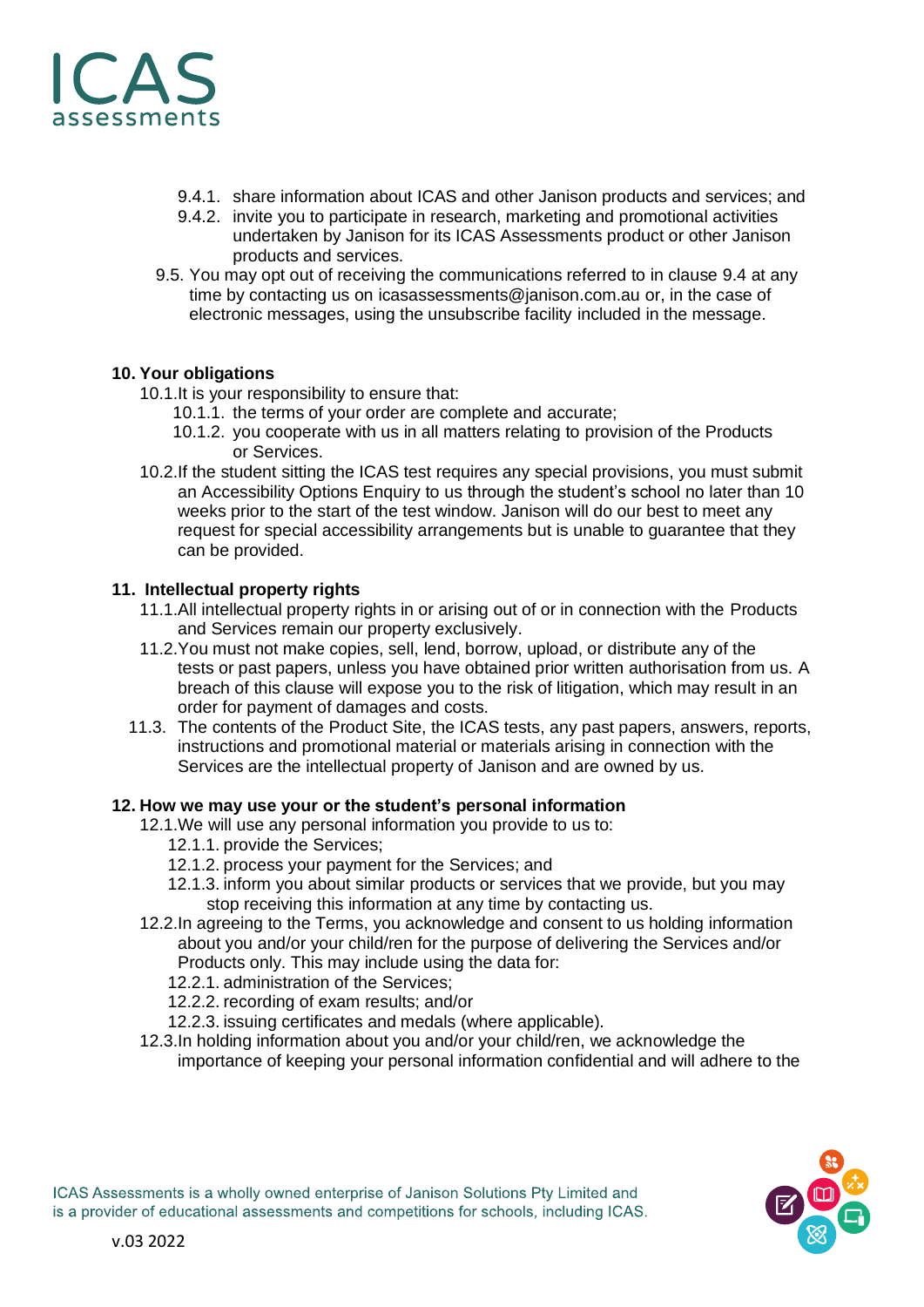

privacy rules set out in the *Privacy Act 1988* (Cth.) and the *Australian Privacy Princi*ples.

12.4. Further details of how we will process personal information are set out in our privacy policy *<https://www.janison.com/privacy>*.

## **13. Limitation of liability**

- 13.1. You agree that Janison will have no legal liability for any of your losses unless Janison has acted in negligence, with misconduct, or has breached the Terms or **Contract.**
- 13.2. Any liability Janison has to you in contract, negligence or arising from legislation is limited to the amount you have paid to us when making your order.
- 13.3. You acknowledge that schools are completely independent of Janison, and that you do not hold Janison liable for any representations made by a school regarding the nature of the ICAS tests that are not contained in these Terms, even if it means you have purchased the tests based on the School's communication.
- 13.4. If a school has made certain communications or representations about the ICAS tests that are not contained within these Terms, you acknowledge that the matter is solely between you and the School.
- 13.5. Nothing in this Contract is intended to have the effect of excluding the Australian Consumer Law in Schedule 2 of the *Competition and Consumer Act 2010* (Cth) (**ACL**).

### **14. Force majeure**

- 14.1. We will not be liable or responsible for any failure to perform, or delay in performance of, any of our obligations under the Contract that is caused by any act or event beyond our reasonable control such as earthquakes, storms, natural disasters, public conflicts, pandemics, etc (**Event Outside Our Control**).
- 14.2. If an Event Outside Our Control takes place that affects the performance of our obligations under the Contract:
	- 14.2.1. we will contact you as soon as reasonably possible to notify you; and
	- 14.2.2. our obligations under the Contract will be suspended and the time for performance of our obligations will be extended for the duration of the Event Outside Our Control. We will arrange a new date for performance of the Services with you after the Event Outside. If it is impractical to arrange a new date, then your School will notify you and you may make a request for refund in accordance with Clause 8 of these Terms.

#### **15. Restriction of your access**

- 15.1. We may restrict your access to our website if:
	- 15.1.1. there is a breach of the Terms set out here; or
		- 15.1.2. There is an emergency, and the site needs to be restricted in response to that emergency.

#### **16. Relationship of the parties**

The Contract is between you and us. No other person has any rights to enforce any of its terms and conditions.



ICAS Assessments is a wholly owned enterprise of Janison Solutions Pty Limited and is a provider of educational assessments and competitions for schools, including ICAS.